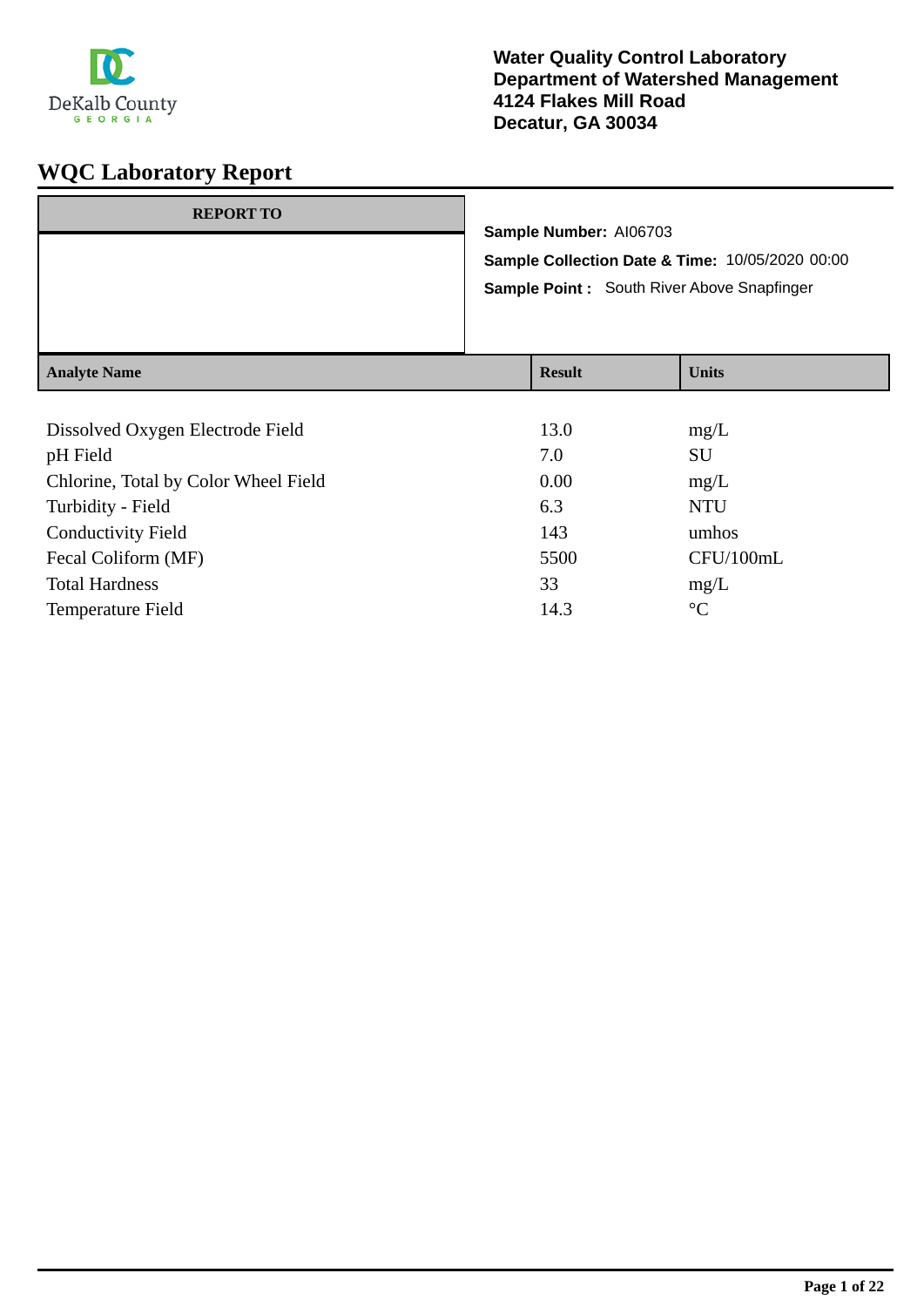

| <b>REPORT TO</b>    | Sample Number: AI06704<br>Sample Collection Date & Time: 10/05/2020 00:00<br>Sample Point : South River Below LAS |               |  |              |
|---------------------|-------------------------------------------------------------------------------------------------------------------|---------------|--|--------------|
|                     |                                                                                                                   |               |  |              |
|                     |                                                                                                                   |               |  |              |
|                     |                                                                                                                   |               |  |              |
| <b>Analyte Name</b> |                                                                                                                   | <b>Result</b> |  | <b>Units</b> |

| Turbidity - Field                    | n/a  | <b>NTU</b>      |
|--------------------------------------|------|-----------------|
| <b>Total Hardness</b>                | 75   | mg/L            |
| <b>Conductivity Field</b>            | 254  | umhos           |
| <b>Temperature Field</b>             | 15.6 | $\rm ^{\circ}C$ |
| pH Field                             | 7.4  | <b>SU</b>       |
| Dissolved Oxygen Electrode Field     | 13.6 | mg/L            |
| Chlorine, Total by Color Wheel Field | 0.00 | mg/L            |
| Fecal Coliform (MF)                  | 2800 | CFU/100mL       |
|                                      |      |                 |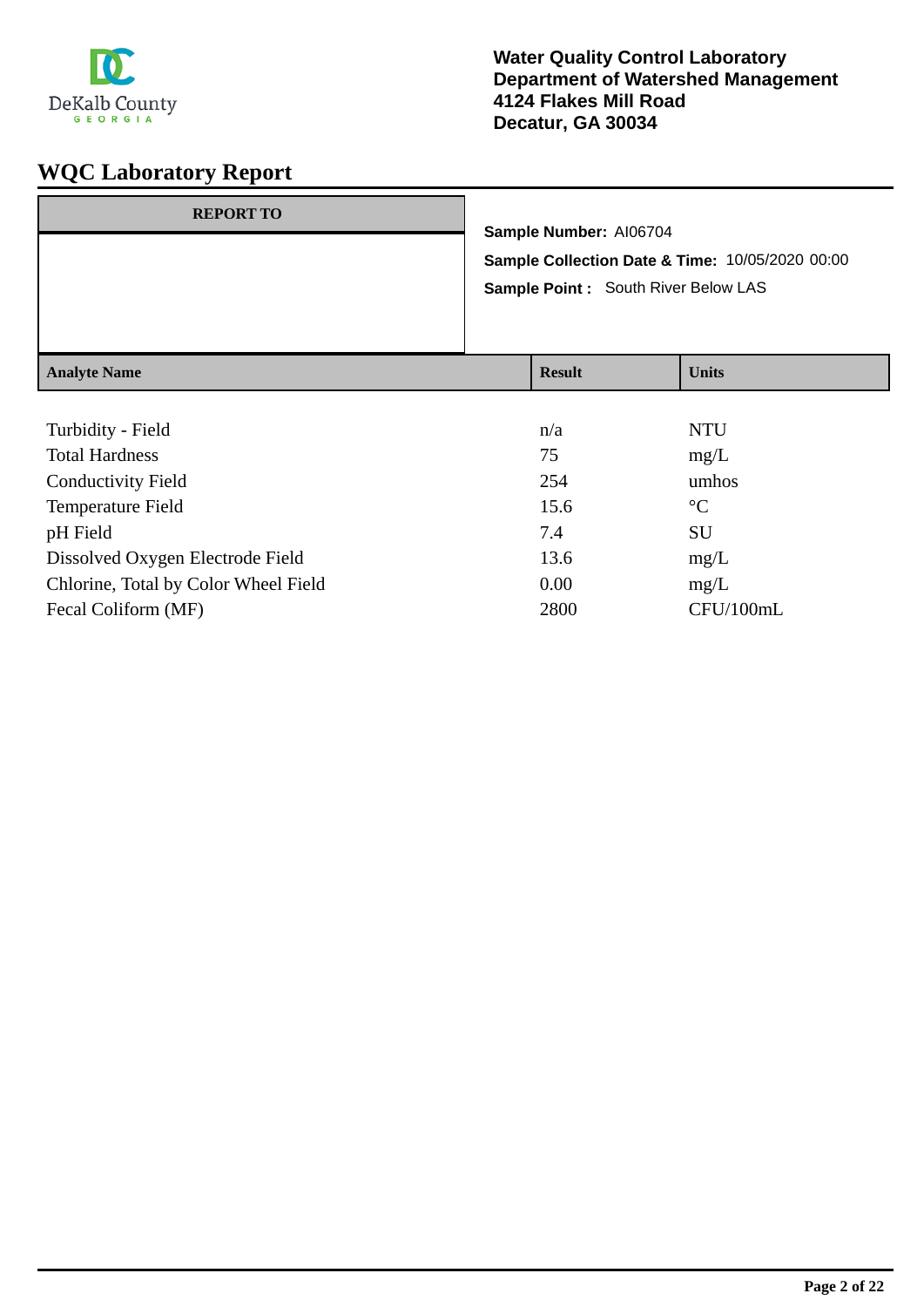

| <b>REPORT TO</b>    | Sample Number: AI06705<br>Sample Collection Date & Time: 10/05/2020 00:00<br><b>Sample Point:</b> South River at Bouldercrest Rd<br><b>Units</b><br><b>Result</b> |  |  |
|---------------------|-------------------------------------------------------------------------------------------------------------------------------------------------------------------|--|--|
| <b>Analyte Name</b> |                                                                                                                                                                   |  |  |

| Temperature Field                    | 13.4 | $\rm ^{\circ}C$ |
|--------------------------------------|------|-----------------|
| <b>Total Hardness</b>                | 43   | mg/L            |
| Fecal Coliform (MF)                  | 4600 | CFU/100mL       |
| <b>Conductivity Field</b>            | 195  | umhos           |
| Chlorine, Total by Color Wheel Field | 0.00 | mg/L            |
| pH Field                             | 7.3  | <b>SU</b>       |
| Dissolved Oxygen Electrode Field     | 13.0 | mg/L            |
| Turbidity - Field                    | 5.2  | <b>NTU</b>      |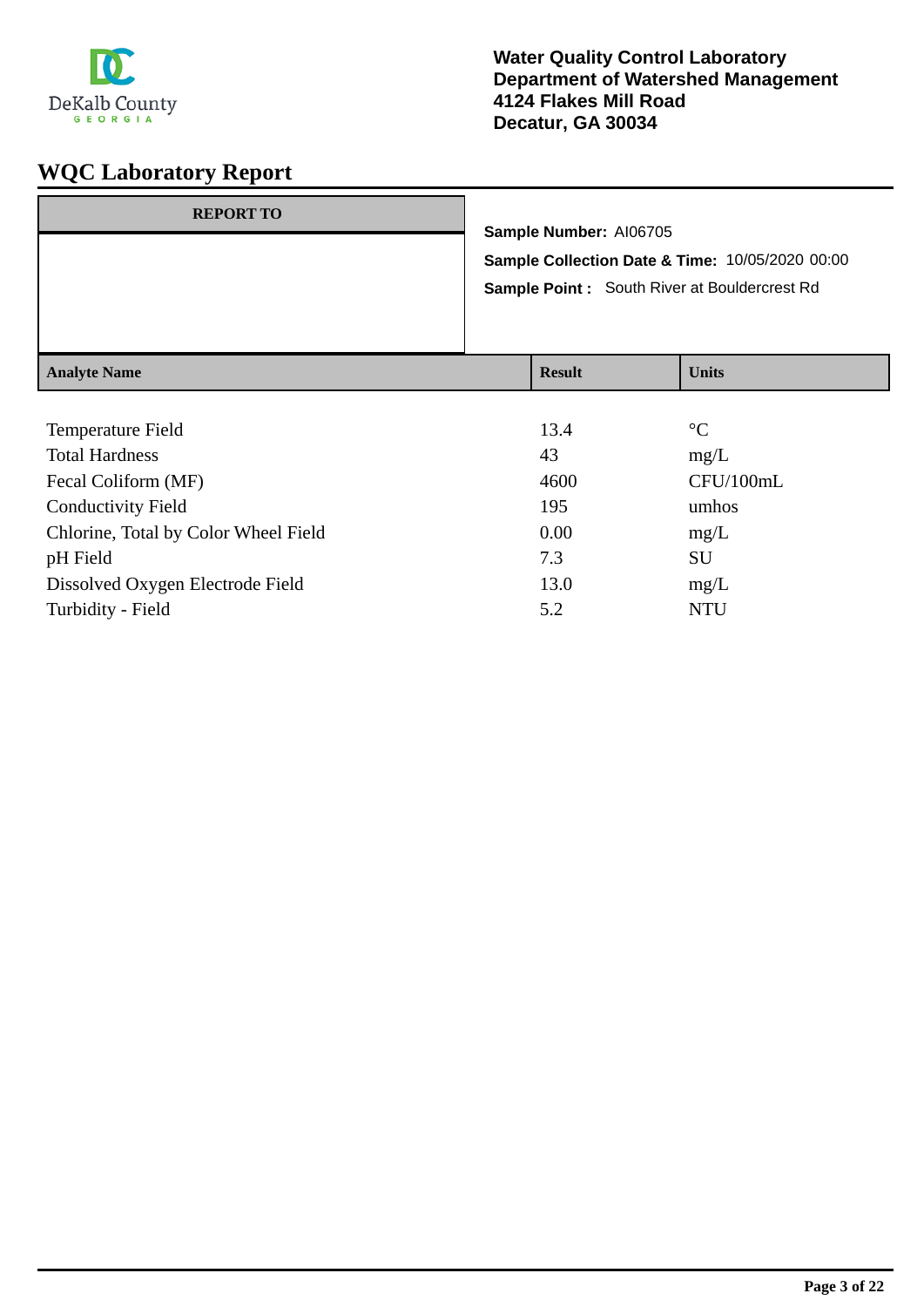

| <b>REPORT TO</b>    | Sample Number: AI06706<br>Sample Point : South River at Klondike Rd | Sample Collection Date & Time: 10/05/2020 00:00 |
|---------------------|---------------------------------------------------------------------|-------------------------------------------------|
| <b>Analyte Name</b> | <b>Result</b>                                                       | <b>Units</b>                                    |

| Dissolved Oxygen Electrode Field     | 11.9 | mg/L            |
|--------------------------------------|------|-----------------|
| <b>Conductivity Field</b>            | 245  | umhos           |
| Fecal Coliform (MF)                  | 700  | CFU/100mL       |
| Turbidity - Field                    | n/a  | <b>NTU</b>      |
| <b>Temperature Field</b>             | 15.8 | $\rm ^{\circ}C$ |
| pH Field                             | 7.4  | SU              |
| Chlorine, Total by Color Wheel Field | 0.00 | mg/L            |
| <b>Total Hardness</b>                | 67   | mg/L            |
|                                      |      |                 |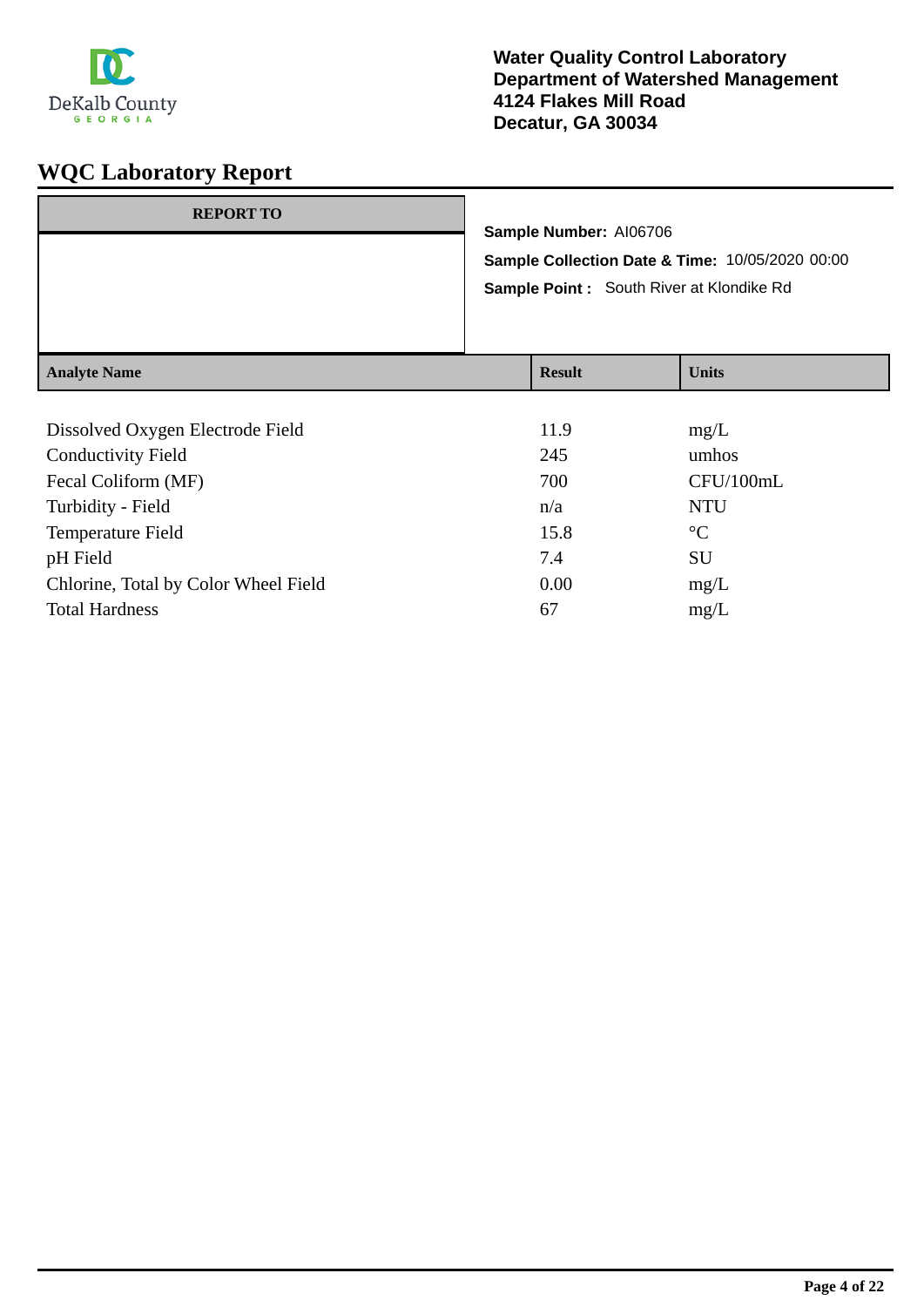

| <b>REPORT TO</b>    | Sample Number: AI06707                                                                          |               |  |              |
|---------------------|-------------------------------------------------------------------------------------------------|---------------|--|--------------|
|                     | Sample Collection Date & Time: 10/05/2020 00:00<br>Sample Point: Entrenchment Creek: Const. Rd. |               |  |              |
|                     |                                                                                                 |               |  |              |
|                     |                                                                                                 |               |  |              |
| <b>Analyte Name</b> |                                                                                                 | <b>Result</b> |  | <b>Units</b> |

| Chlorine, Total by Color Wheel Field | 0.00 | mg/L            |
|--------------------------------------|------|-----------------|
| <b>Total Hardness</b>                | 50   | mg/L            |
| Fecal Coliform (MF)                  | 2600 | CFU/100mL       |
| Turbidity - Field                    | 3.9  | <b>NTU</b>      |
| pH Field                             | 7.3  | <b>SU</b>       |
| Dissolved Oxygen Electrode Field     | 11.7 | mg/L            |
| Temperature Field                    | 13.3 | $\rm ^{\circ}C$ |
| <b>Conductivity Field</b>            | 227  | umhos           |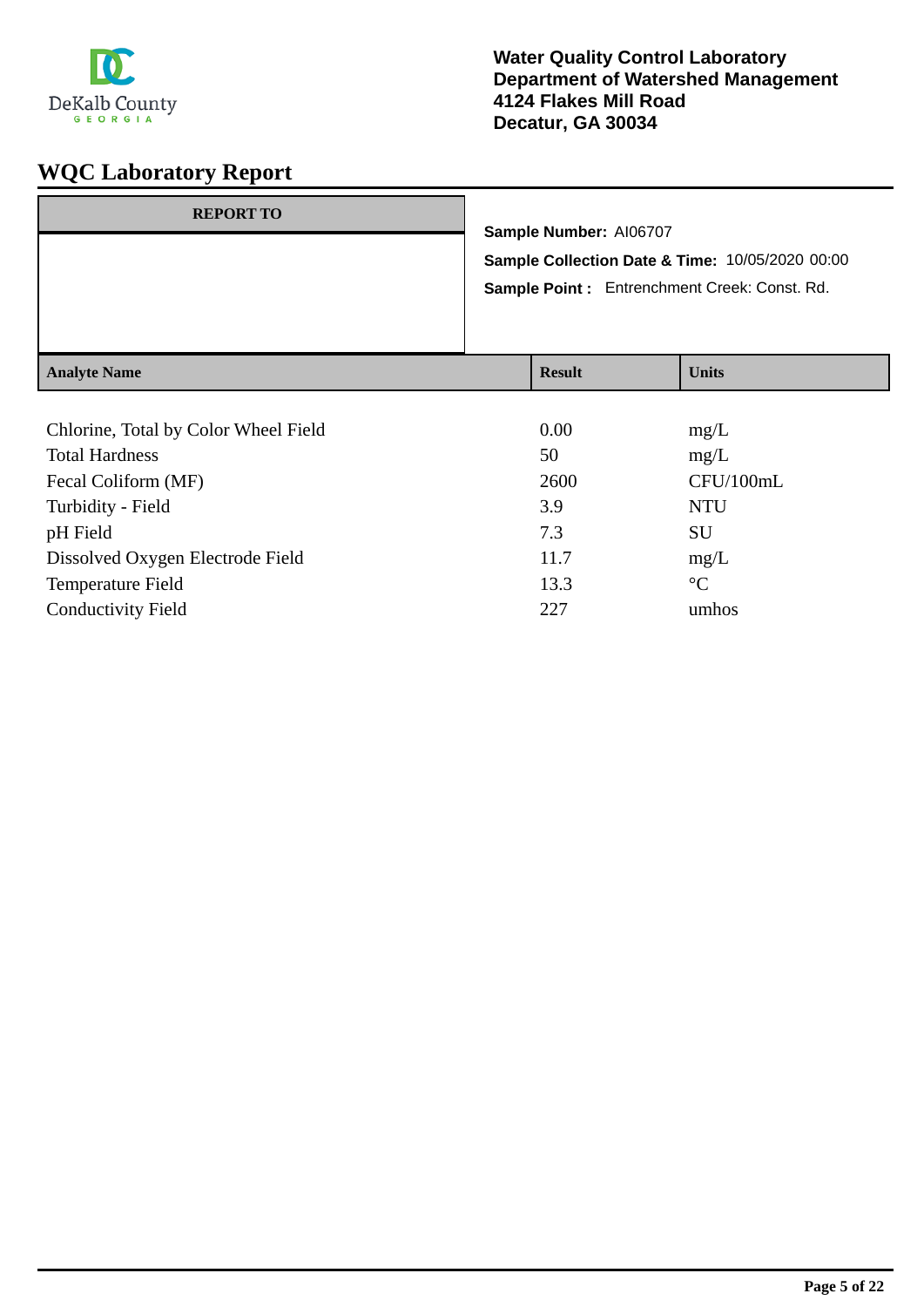

| <b>REPORT TO</b>    | Sample Number: AI06708<br>Sample Collection Date & Time: 10/05/2020 00:00<br><b>Sample Point:</b> South River at Moreland Ave |               |  |              |
|---------------------|-------------------------------------------------------------------------------------------------------------------------------|---------------|--|--------------|
|                     |                                                                                                                               |               |  |              |
|                     |                                                                                                                               |               |  |              |
| <b>Analyte Name</b> |                                                                                                                               | <b>Result</b> |  | <b>Units</b> |

| Chlorine, Total by Color Wheel Field | 0.00 | mg/L            |
|--------------------------------------|------|-----------------|
| <b>Total Hardness</b>                | 67   | mg/L            |
| Fecal Coliform (MF)                  | 4000 | CFU/100mL       |
| Tape down distance                   | n/a  | Feet            |
| Turbidity - Field                    | 5.9  | <b>NTU</b>      |
| Dissolved Oxygen Electrode Field     | 13.0 | mg/L            |
| pH Field                             | 7.4  | SU              |
| <b>Temperature Field</b>             | 14.1 | $\rm ^{\circ}C$ |
| <b>Conductivity Field</b>            | 188  | umhos           |
|                                      |      |                 |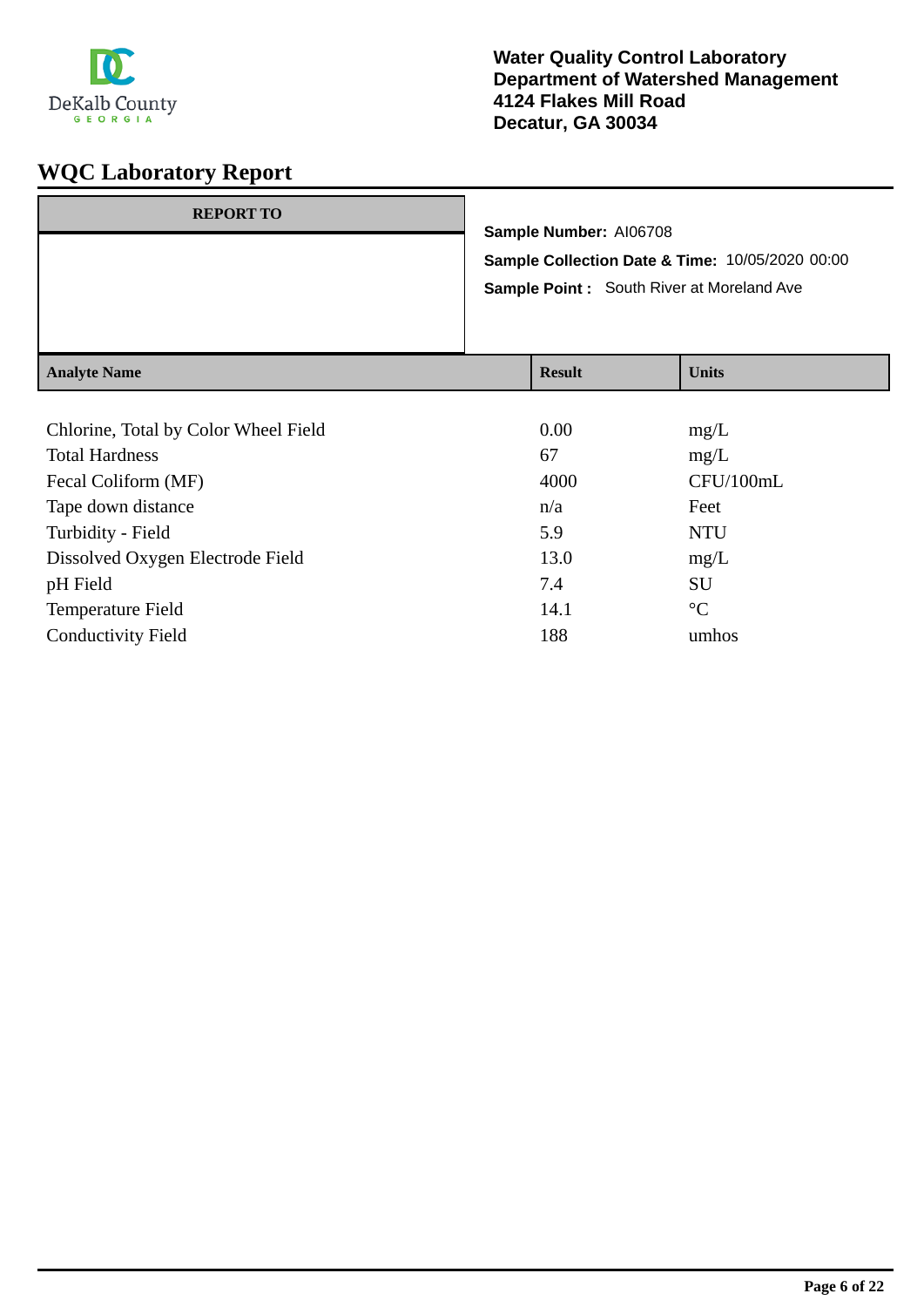

| <b>REPORT TO</b>    | Sample Number: AI06723<br>Sample Collection Date & Time: 10/06/2020 10:05<br>Sample Point: Shoal Creek Rainbow Drive |               |                 |
|---------------------|----------------------------------------------------------------------------------------------------------------------|---------------|-----------------|
| <b>Analyte Name</b> |                                                                                                                      | <b>Result</b> | <b>Units</b>    |
| Temperature Field   |                                                                                                                      | 14.8          | $\rm ^{\circ}C$ |

| Dissolved Oxygen Electrode Field | 13.8 | mg/L      |
|----------------------------------|------|-----------|
| pH Field                         |      | SU        |
| Fecal Coliform (MF)              | 320  | CFU/100mL |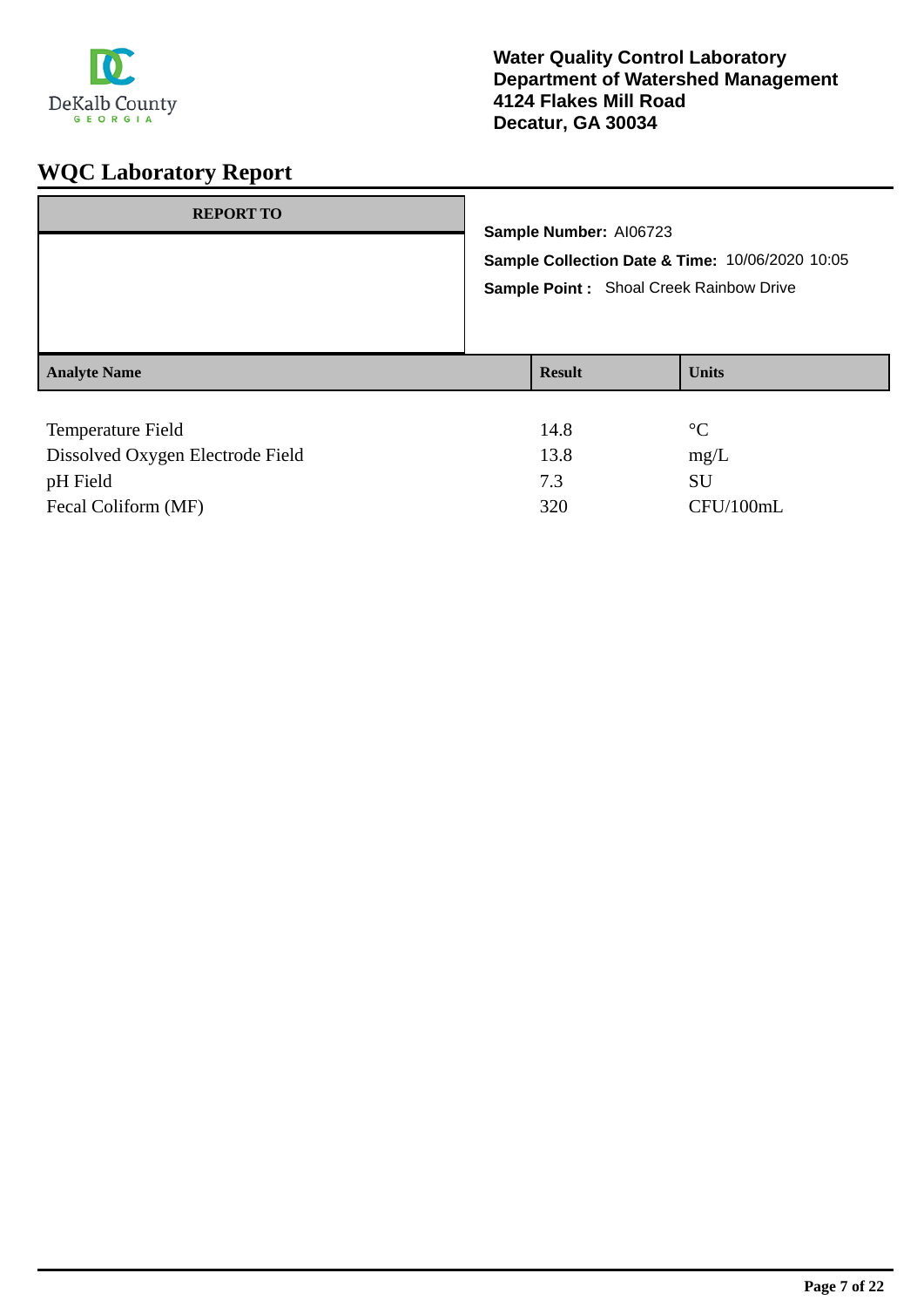

| <b>REPORT TO</b>    |  | Sample Number: Al06724                          |                 |  |  |
|---------------------|--|-------------------------------------------------|-----------------|--|--|
|                     |  |                                                 |                 |  |  |
|                     |  | Sample Collection Date & Time: 10/06/2020 10:36 |                 |  |  |
|                     |  | Sample Point: Snapfinger Creek at Hwy 12        |                 |  |  |
| <b>Analyte Name</b> |  | <b>Result</b>                                   | <b>Units</b>    |  |  |
|                     |  |                                                 |                 |  |  |
| Temperature Field   |  | 15.1                                            | $\rm ^{\circ}C$ |  |  |
| .                   |  | $\sim$ $\sim$                                   | $\sim$          |  |  |

| Dissolved Oxygen Electrode Field | 10.3  | mg/L      |
|----------------------------------|-------|-----------|
| pH Field                         |       | SU        |
| Fecal Coliform (MF)              | 42000 | CFU/100mL |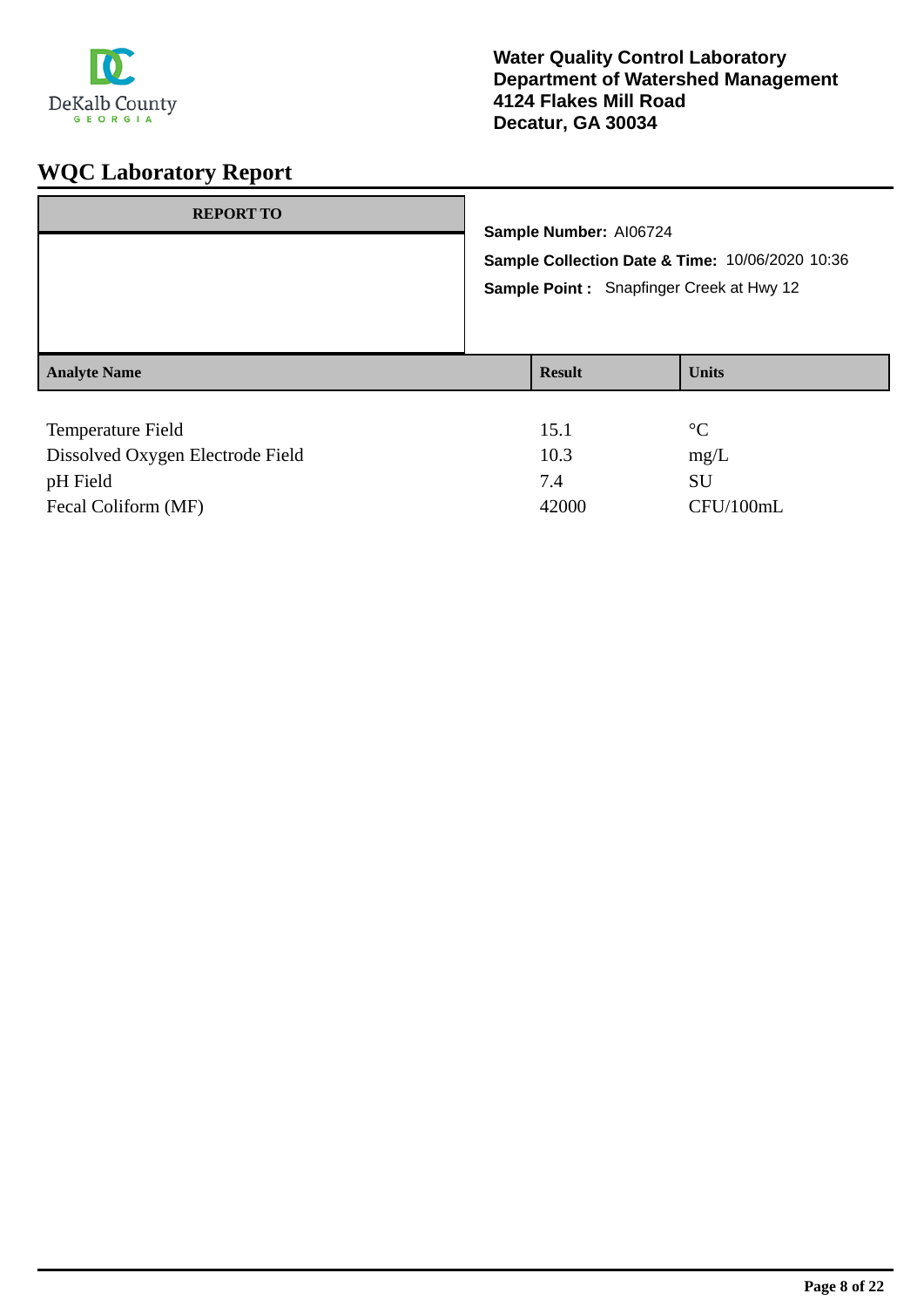

| <b>REPORT TO</b>    | Sample Number: AI06725 | Sample Collection Date & Time: 10/06/2020 08:59<br><b>Sample Point: Snapfinger Creek Dogwood Farms</b> |
|---------------------|------------------------|--------------------------------------------------------------------------------------------------------|
| <b>Analyte Name</b> | <b>Result</b>          | <b>Units</b>                                                                                           |
| pH Field            | 6.9                    | SU                                                                                                     |

| $\mathbf{u}$ |             |
|--------------|-------------|
| 14.7         | $^{\circ}C$ |
| PENDING      | mg/L        |
| 330          | CFU/100mL   |
| 14.6         | mg/L        |
|              |             |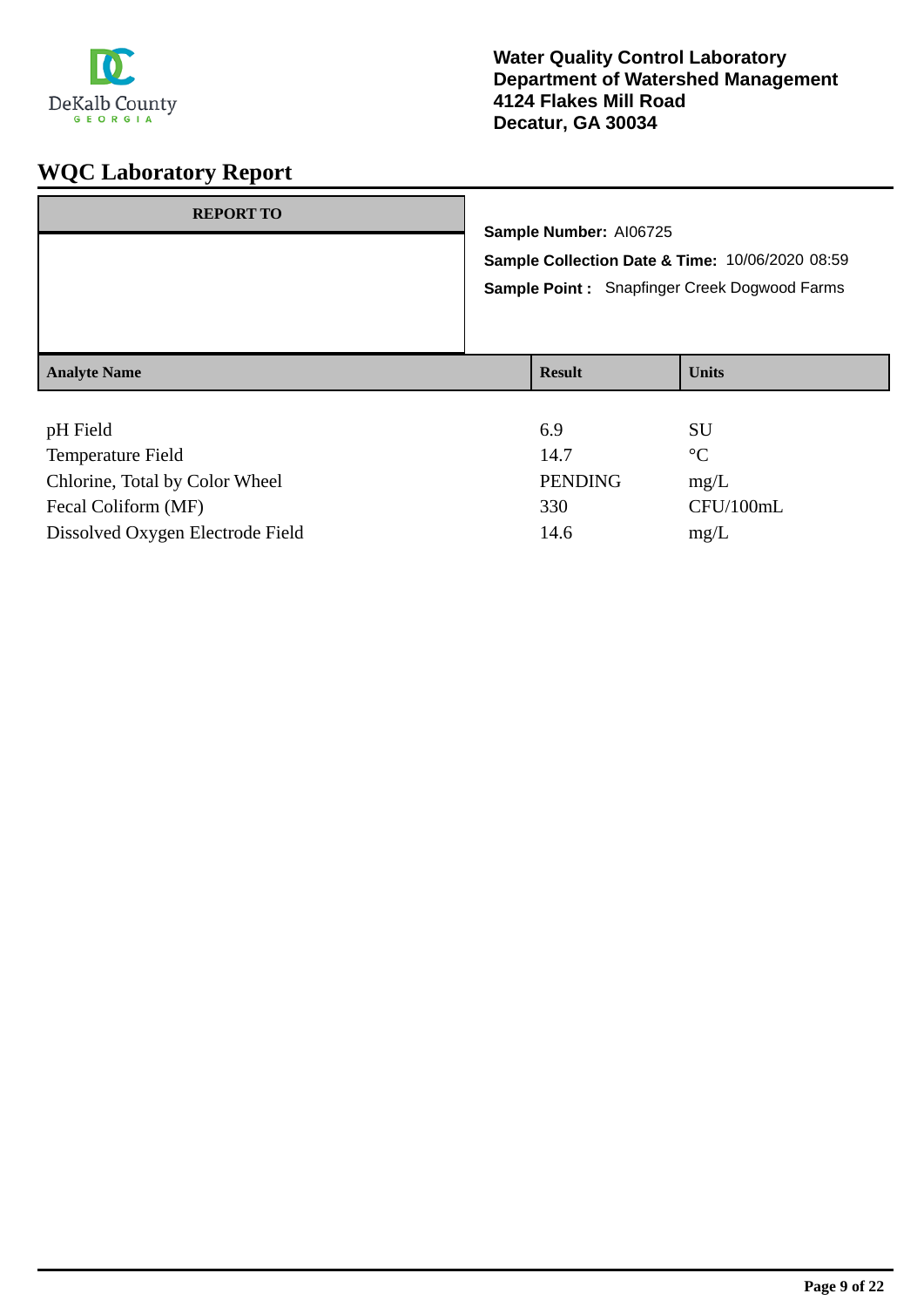

| <b>REPORT TO</b>    | Sample Number: AI06726<br>Sample Point: Shoal Creek Ga. Hwy 155 | Sample Collection Date & Time: 10/06/2020 09:21 |
|---------------------|-----------------------------------------------------------------|-------------------------------------------------|
| <b>Analyte Name</b> | <b>Result</b>                                                   | <b>Units</b>                                    |
| Temperature Field   | 14.5                                                            | $\rm ^{\circ}C$                                 |

| Dissolved Oxygen Electrode Field | 14.3 | mg/L      |
|----------------------------------|------|-----------|
| pH Field                         | 7.0  | SU        |
| Fecal Coliform (MF)              | 280  | CFU/100mL |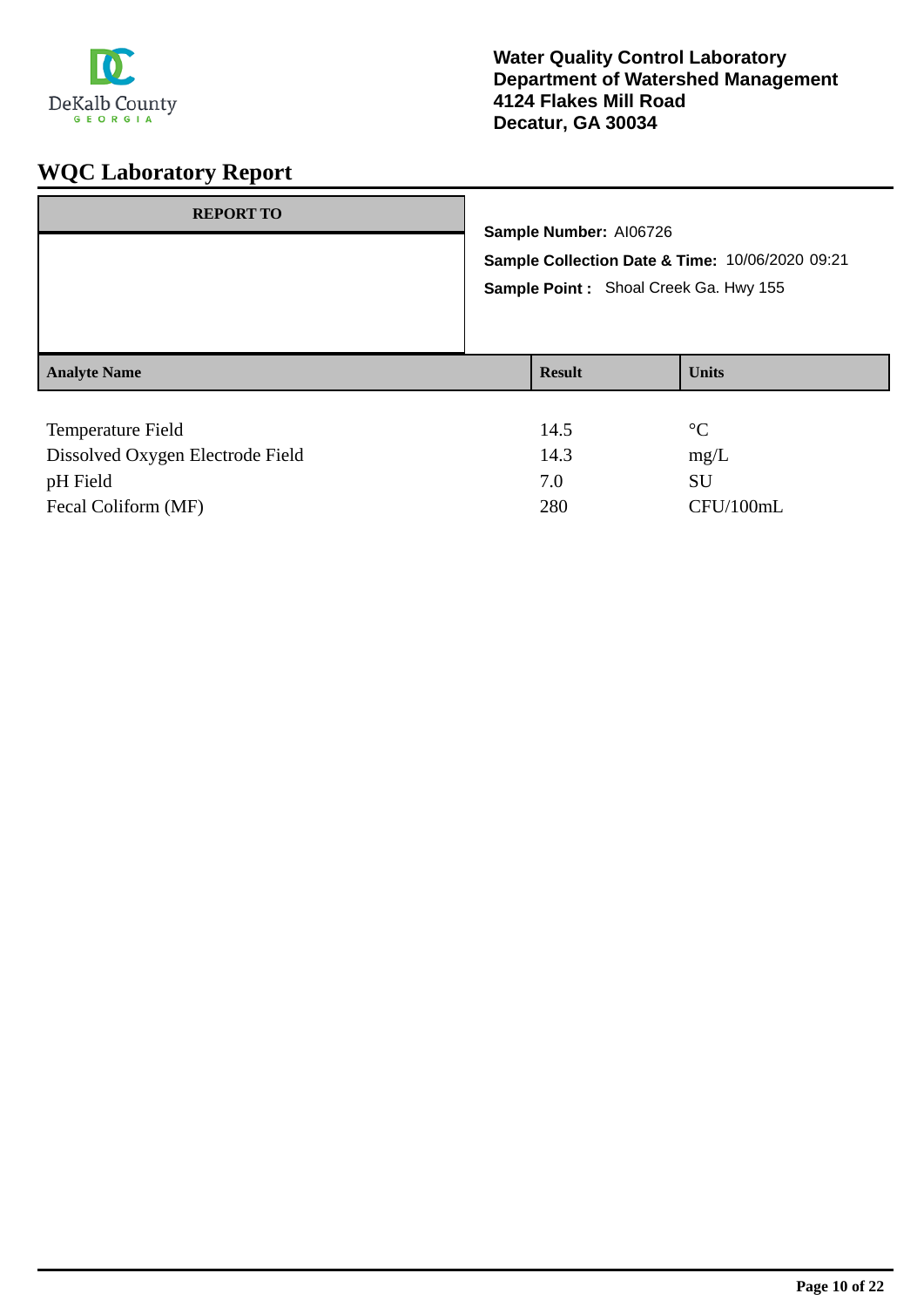

| <b>REPORT TO</b>                             | Sample Number: AI06727<br>Sample Collection Date & Time: 10/06/2020 10:43<br>Sample Point : Barbershela @ Woodway Dr |               |                   |
|----------------------------------------------|----------------------------------------------------------------------------------------------------------------------|---------------|-------------------|
| <b>Analyte Name</b>                          |                                                                                                                      | <b>Result</b> | <b>Units</b>      |
| Dissolved Oxygen Electrode Field<br>pH Field |                                                                                                                      | 11.4<br>7.2   | mg/L<br><b>SU</b> |

Temperature Field <sup>o</sup>C

Fecal Coliform (MF) 300 CFU/100mL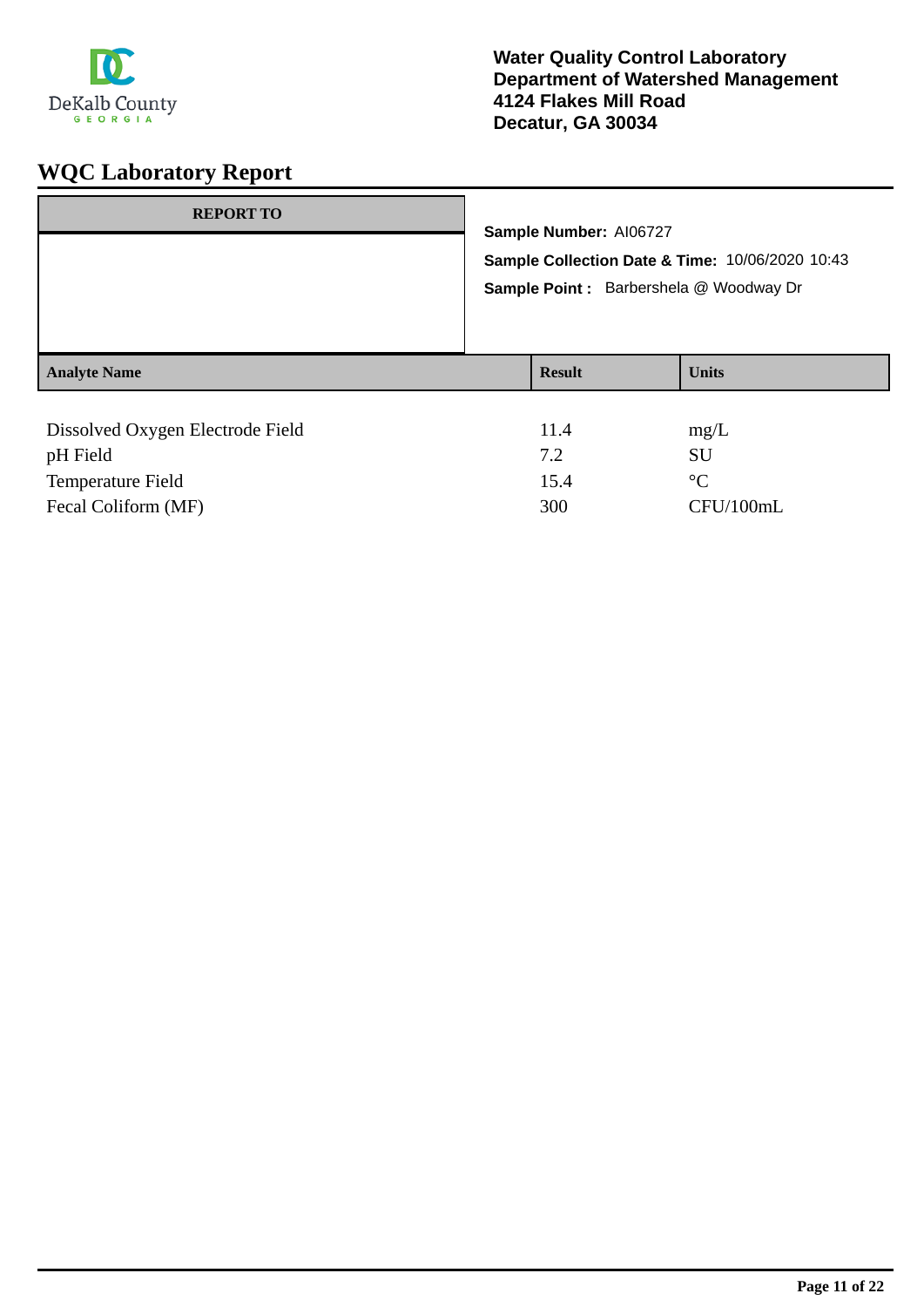

| <b>REPORT TO</b>    | Sample Number: AI06751 | Sample Collection Date & Time: 10/08/2020 09:50<br>Sample Point: Nancy Creek Chamblee Dunwoody |
|---------------------|------------------------|------------------------------------------------------------------------------------------------|
| <b>Analyte Name</b> | <b>Result</b>          | <b>Units</b>                                                                                   |
| Temperature Field   | 16.4                   | $\rm ^{\circ}C$                                                                                |

| Dissolved Oxygen Electrode Field | 13.6 | mg/L      |
|----------------------------------|------|-----------|
| pH Field                         | 7.4  | SU        |
| Fecal Coliform (MF)              | 360  | CFU/100mL |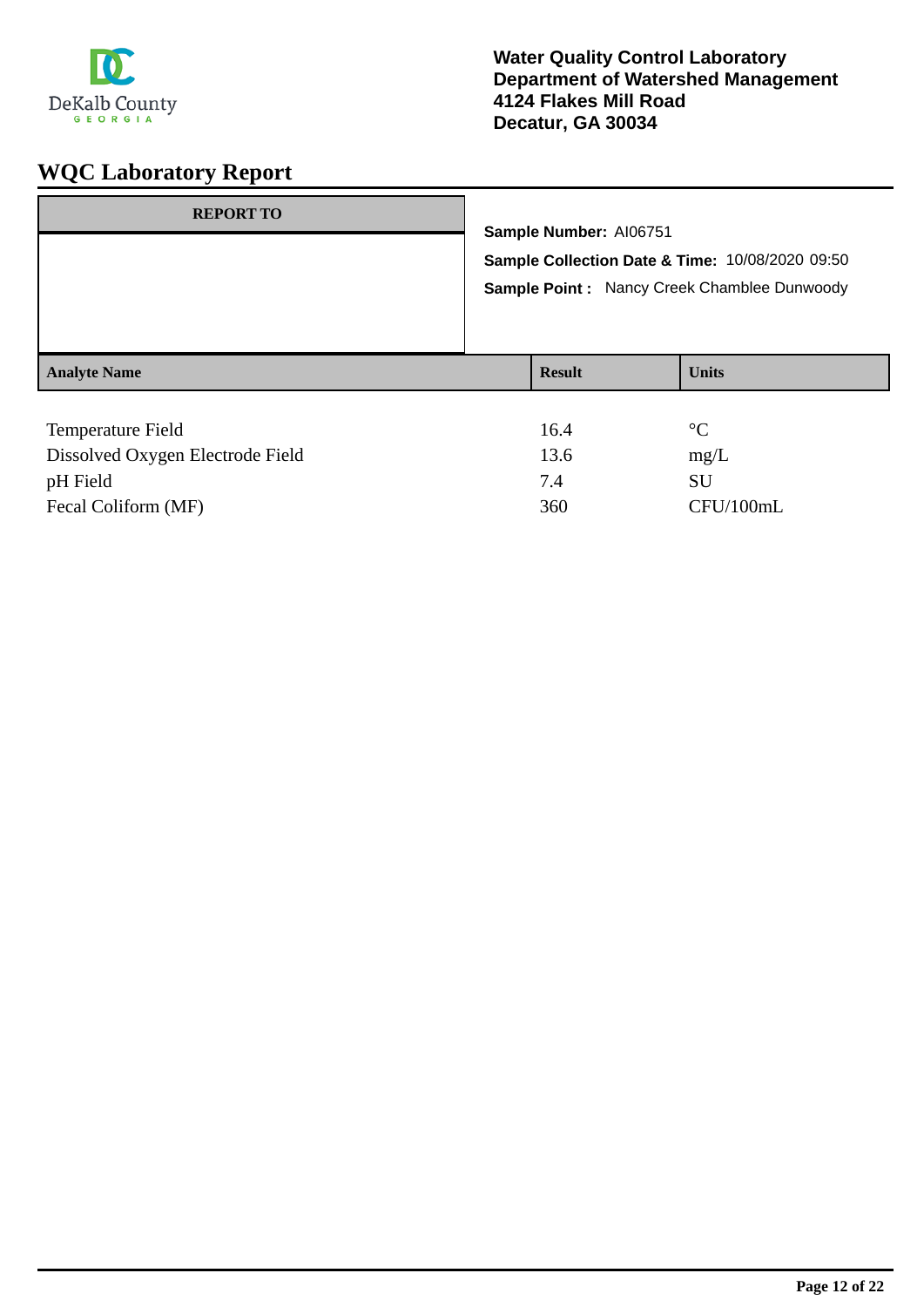

| <b>REPORT TO</b>                 | Sample Number: AI06752<br>Sample Collection Date & Time: 10/08/2020 10:12<br>Sample Point: Nancy Creek Johnson Ferry |               |                 |
|----------------------------------|----------------------------------------------------------------------------------------------------------------------|---------------|-----------------|
| <b>Analyte Name</b>              |                                                                                                                      | <b>Result</b> | <b>Units</b>    |
|                                  |                                                                                                                      |               |                 |
| Dissolved Oxygen Electrode Field |                                                                                                                      | 10.7          | mg/L            |
| pH Field                         |                                                                                                                      | 7.3           | <b>SU</b>       |
| <b>Temperature Field</b>         |                                                                                                                      | 16.8          | $\rm ^{\circ}C$ |

Fecal Coliform (MF) 4300 CFU/100mL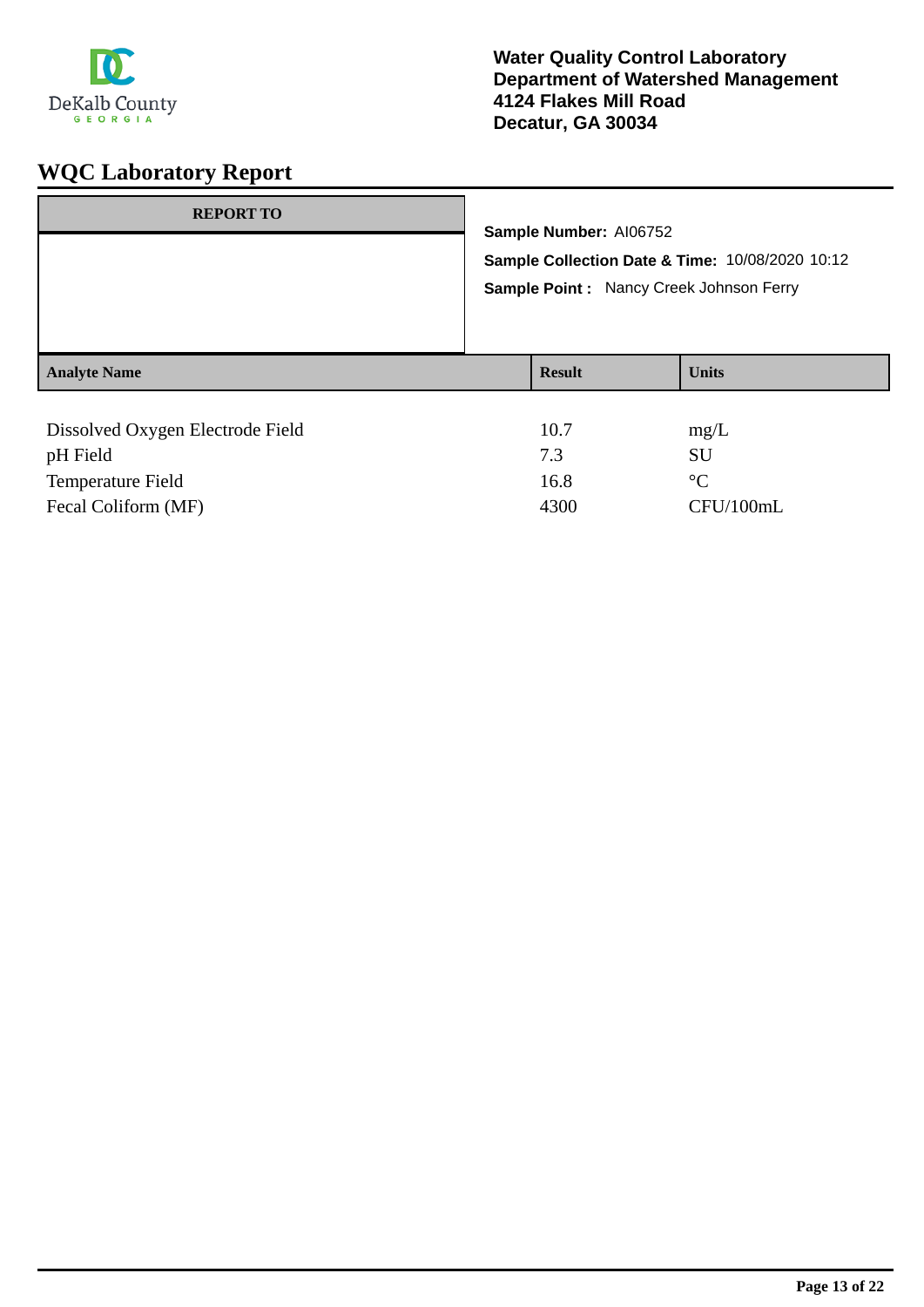

| <b>Result</b> | <b>Units</b>    |                                                                                                                                                 |
|---------------|-----------------|-------------------------------------------------------------------------------------------------------------------------------------------------|
| 16.3          | $\rm ^{\circ}C$ |                                                                                                                                                 |
|               | 11 $7$          | Sample Number: AI06753<br>Sample Collection Date & Time: 10/08/2020 09:33<br>Sample Point : N. Fork Peachtree Pleasantdale<br>$m \sim \sqrt{I}$ |

| Dissolved Oxygen Electrode Field | 11.7 | mg/L      |
|----------------------------------|------|-----------|
| pH Field                         |      | SU        |
| Fecal Coliform (MF)              | 460  | CFU/100mL |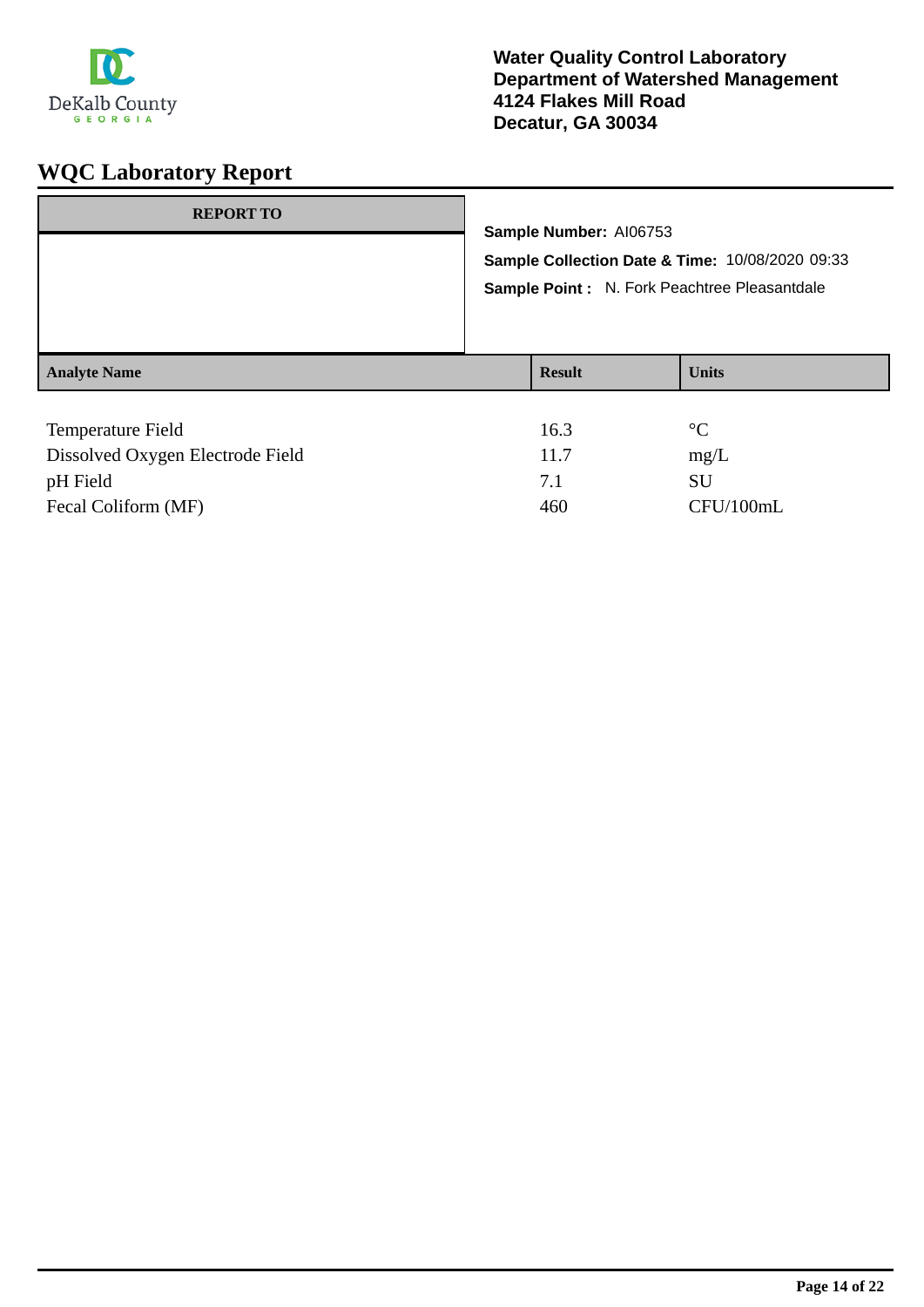

| <b>REPORT TO</b>                             | Sample Number: AI06754<br>Sample Collection Date & Time: 10/08/2020 10:26<br>Sample Point: N. Fork Peachtree Plaster Road |               |                   |
|----------------------------------------------|---------------------------------------------------------------------------------------------------------------------------|---------------|-------------------|
| <b>Analyte Name</b>                          |                                                                                                                           | <b>Result</b> | <b>Units</b>      |
| Dissolved Oxygen Electrode Field<br>pH Field |                                                                                                                           | 10.1<br>7.3   | mg/L<br><b>SU</b> |
| <b>Temperature Field</b>                     |                                                                                                                           | 16.4          | $\rm ^{\circ}C$   |

Fecal Coliform (MF) 400 CFU/100mL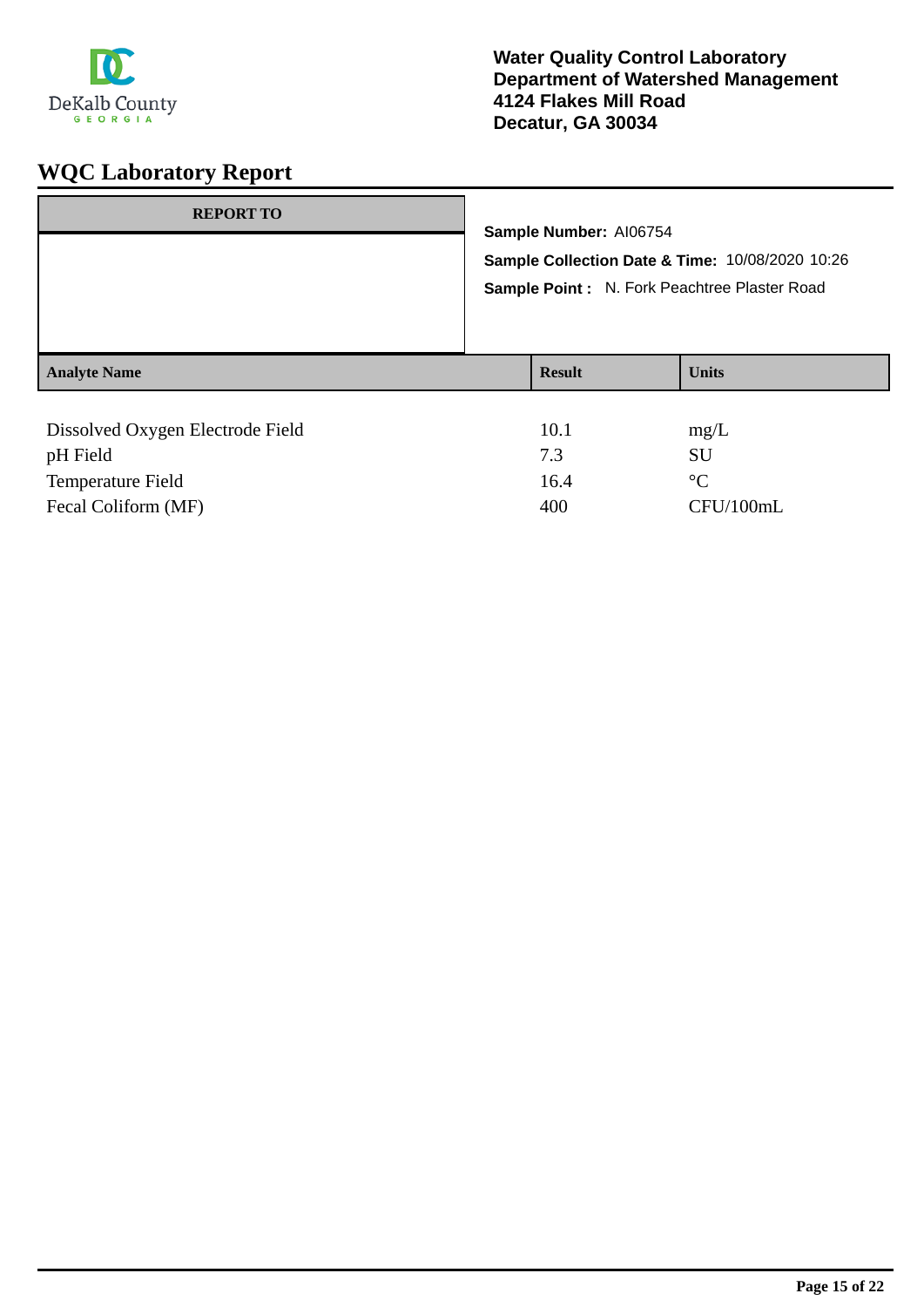

| <b>REPORT TO</b>                                | Sample Number: AI06755<br>Sample Collection Date & Time: 10/08/2020 10:40<br>Sample Point: N. Fork Peachtree Creek HWY23 |                              |  |
|-------------------------------------------------|--------------------------------------------------------------------------------------------------------------------------|------------------------------|--|
| <b>Analyte Name</b>                             | <b>Result</b>                                                                                                            | <b>Units</b>                 |  |
| Fecal Coliform (MF)<br><b>Temperature Field</b> | 290<br>17.0                                                                                                              | CFU/100mL<br>$\rm ^{\circ}C$ |  |

Dissolved Oxygen Electrode Field 10.5 mg/L pH Field 3U SU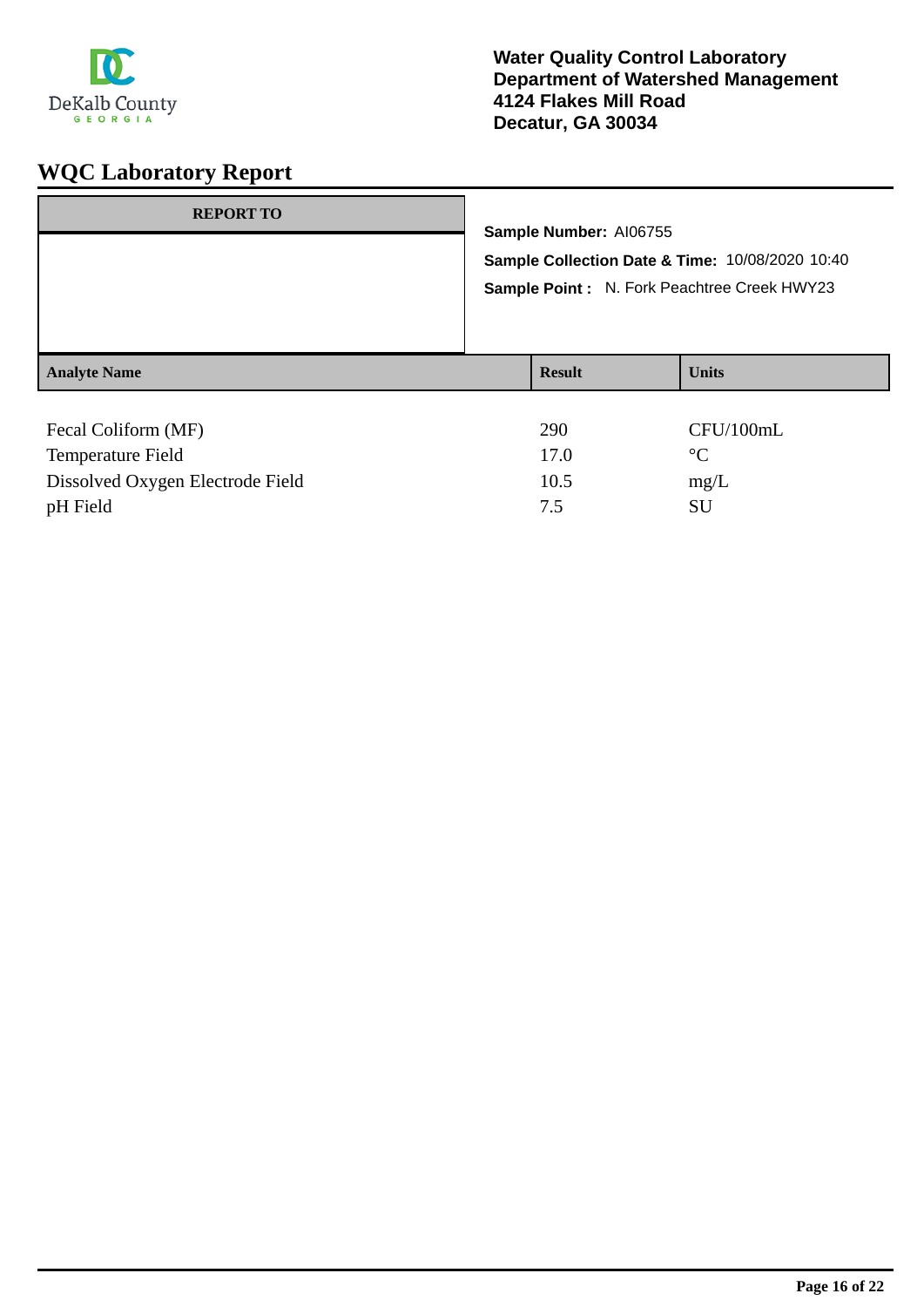

| <b>REPORT TO</b>                 | Sample Number: AI06756 | Sample Collection Date & Time: 10/08/2020 10:54<br>Sample Point: S Fork Peachtree Creek Johnson |
|----------------------------------|------------------------|-------------------------------------------------------------------------------------------------|
| <b>Analyte Name</b>              | <b>Result</b>          | <b>Units</b>                                                                                    |
|                                  |                        |                                                                                                 |
| Fecal Coliform (MF)              | 370                    | CFU/100mL                                                                                       |
| pH Field                         | 7.6                    | SU                                                                                              |
| Temperature Field                | 17.6                   | $\rm ^{\circ}C$                                                                                 |
| Dissolved Oxygen Electrode Field | 11.9                   | mg/L                                                                                            |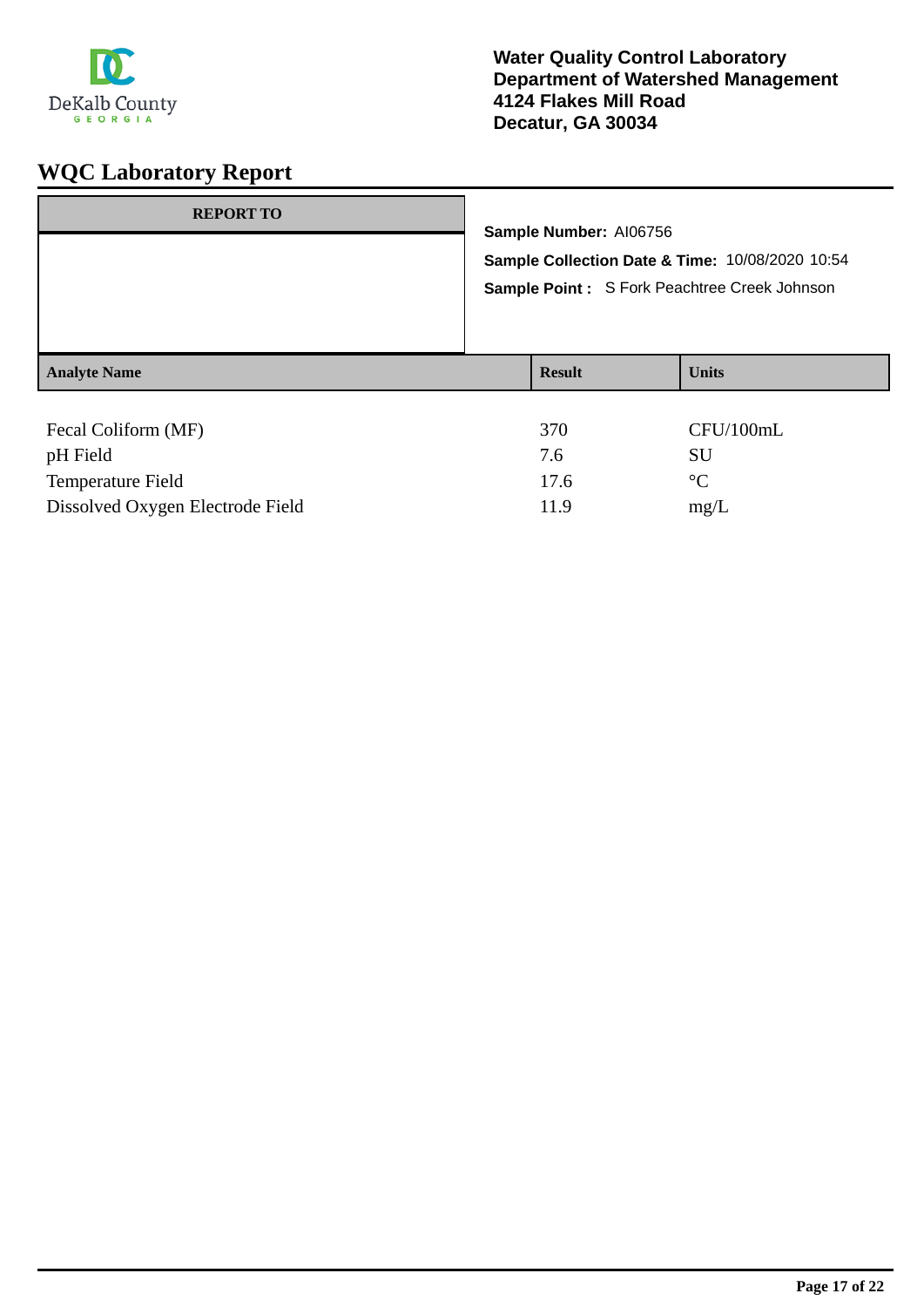

| <b>REPORT TO</b>                                        | Sample Number: AI06757<br>Sample Collection Date & Time: 10/08/2020 09:08<br>Sample Point: S. Fork Peachtree Ck: Casa Dr |                     |                                              |
|---------------------------------------------------------|--------------------------------------------------------------------------------------------------------------------------|---------------------|----------------------------------------------|
| <b>Analyte Name</b>                                     |                                                                                                                          | <b>Result</b>       | <b>Units</b>                                 |
| Temperature Field<br>Dissolved Ourseau Floatus de Field |                                                                                                                          | 16.2<br>11 $\Omega$ | $\rm ^{\circ}C$<br>$\mathbf{r} = \mathbf{r}$ |

| Dissolved Oxygen Electrode Field | 11.0 | mg/L      |
|----------------------------------|------|-----------|
| pH Field                         | 6.8  | SU        |
| Fecal Coliform (MF)              | 370  | CFU/100mL |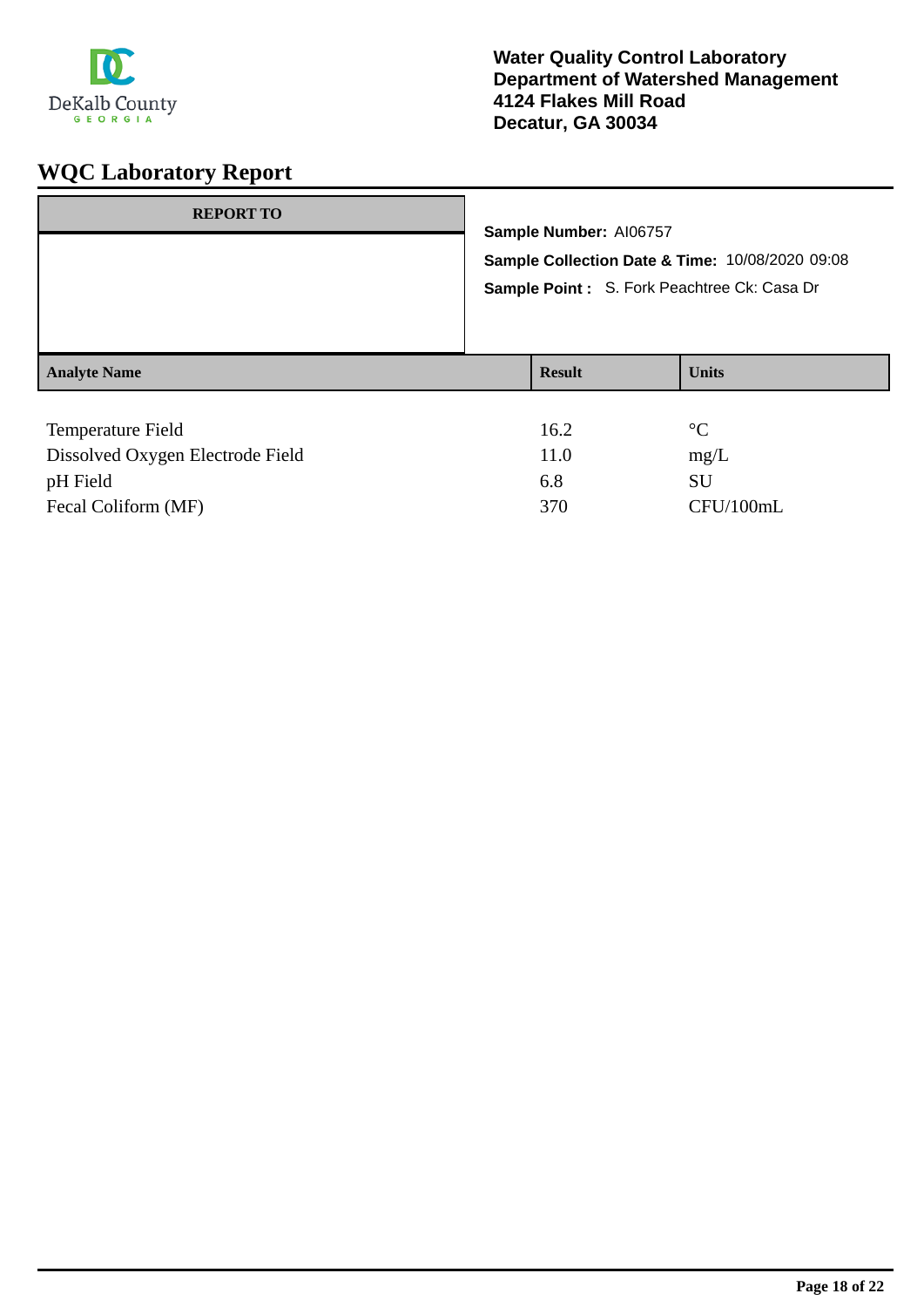

| <b>REPORT TO</b>          | Sample Number: AI06806<br>Sample Collection Date & Time: 10/09/2020 09:11<br><b>Sample Point:</b> Fecal monitoring site on Hayden Quarry<br>Rd |               |                 |
|---------------------------|------------------------------------------------------------------------------------------------------------------------------------------------|---------------|-----------------|
| <b>Analyte Name</b>       |                                                                                                                                                | <b>Result</b> | <b>Units</b>    |
|                           |                                                                                                                                                |               |                 |
| Temperature Field         |                                                                                                                                                | 18.1          | $\rm ^{\circ}C$ |
| pH Field                  | 6.5                                                                                                                                            |               | <b>SU</b>       |
| <b>Conductivity Field</b> | 91                                                                                                                                             |               | umhos           |
| Fecal Coliform (MF)       |                                                                                                                                                | 360           | CFU/100mL       |

Dissolved Oxygen Electrode Field 9.5 mg/L Turbidity - Field 9.7 NTU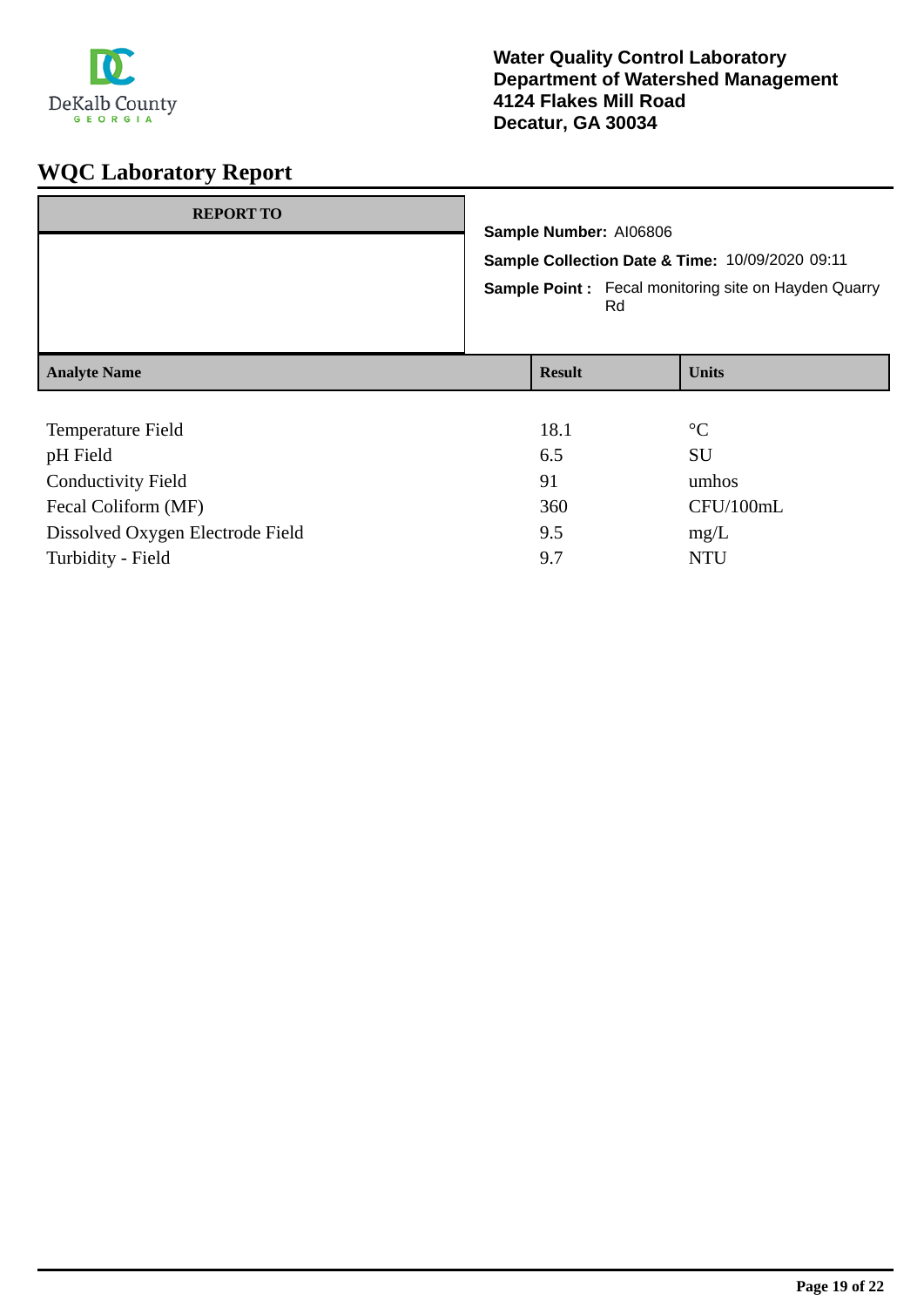

| <b>REPORT TO</b>    | Sample Number: AI06807 | Sample Collection Date & Time: 10/09/2020 09:35<br>Sample Point: Stephenson Creek at N. Goddard Rd |
|---------------------|------------------------|----------------------------------------------------------------------------------------------------|
| <b>Analyte Name</b> | <b>Result</b>          | <b>Units</b>                                                                                       |

| pH Field                         | 6.7  | SU              |
|----------------------------------|------|-----------------|
| Fecal Coliform (MF)              | 490  | CFU/100mL       |
| Turbidity - Field                | 3.2  | <b>NTU</b>      |
| <b>Conductivity Field</b>        | 42   | umhos           |
| <b>Temperature Field</b>         | 18.2 | $\rm ^{\circ}C$ |
| Dissolved Oxygen Electrode Field | 11.4 | mg/L            |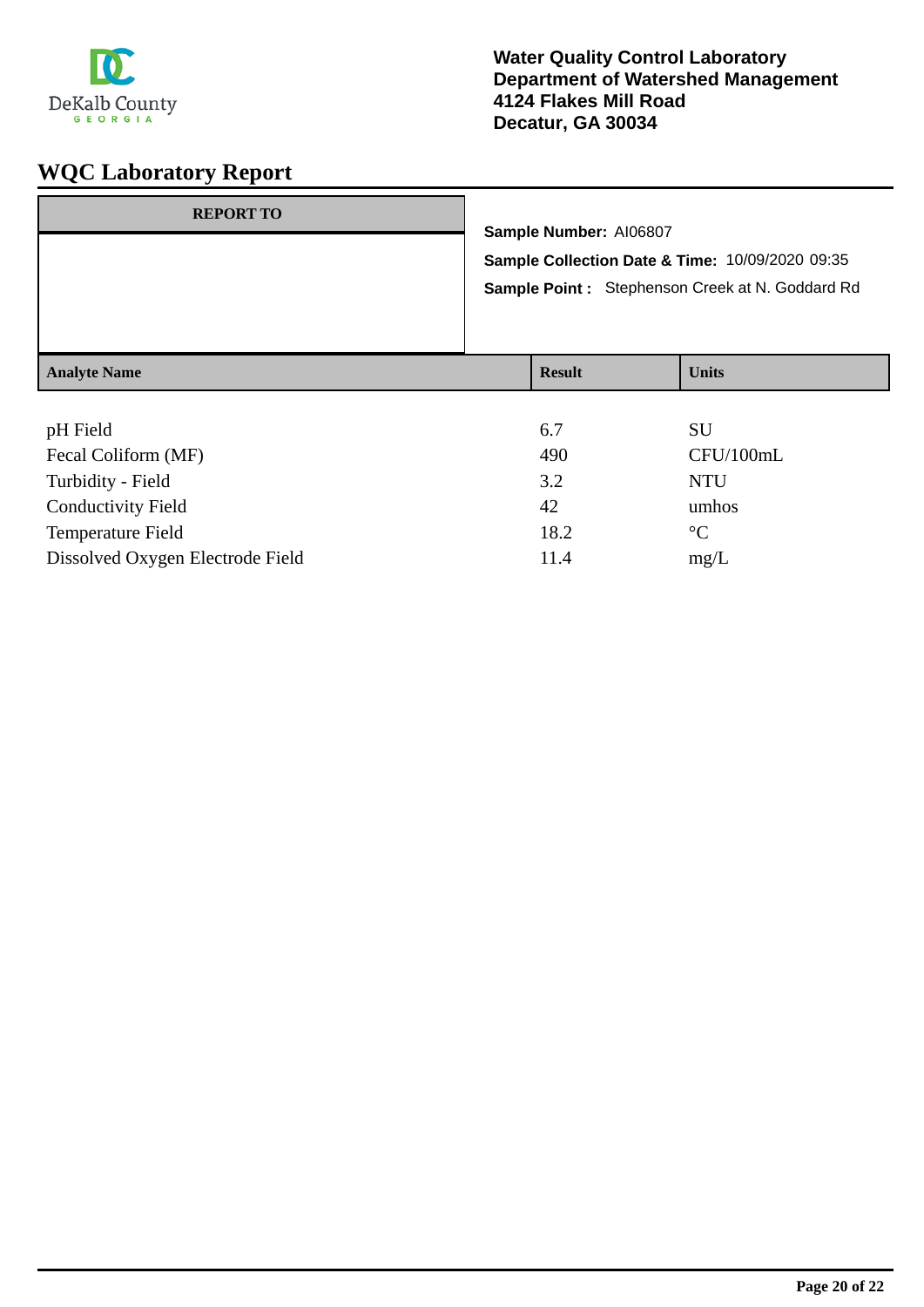

| <b>REPORT TO</b>    |                        |                                                                                                           |                 |  |
|---------------------|------------------------|-----------------------------------------------------------------------------------------------------------|-----------------|--|
|                     | Sample Number: AI06810 |                                                                                                           |                 |  |
|                     |                        | Sample Collection Date & Time: 10/09/2020 10:35<br>Sample Point : Fecal monitoring site at Antebellum Dr. |                 |  |
|                     |                        |                                                                                                           |                 |  |
| <b>Analyte Name</b> |                        | <b>Result</b>                                                                                             | <b>Units</b>    |  |
|                     |                        |                                                                                                           |                 |  |
| Temperature Field   |                        | 18.2                                                                                                      | $\rm ^{\circ}C$ |  |
| pH Field            |                        | 6.8                                                                                                       | SU              |  |

| pH Field                         | 6.8  |           |
|----------------------------------|------|-----------|
| <b>Conductivity Field</b>        | 97.5 | umhos     |
| Fecal Coliform (MF)              | 340  | CFU/100mL |
| Dissolved Oxygen Electrode Field | 8.0  | mg/L      |